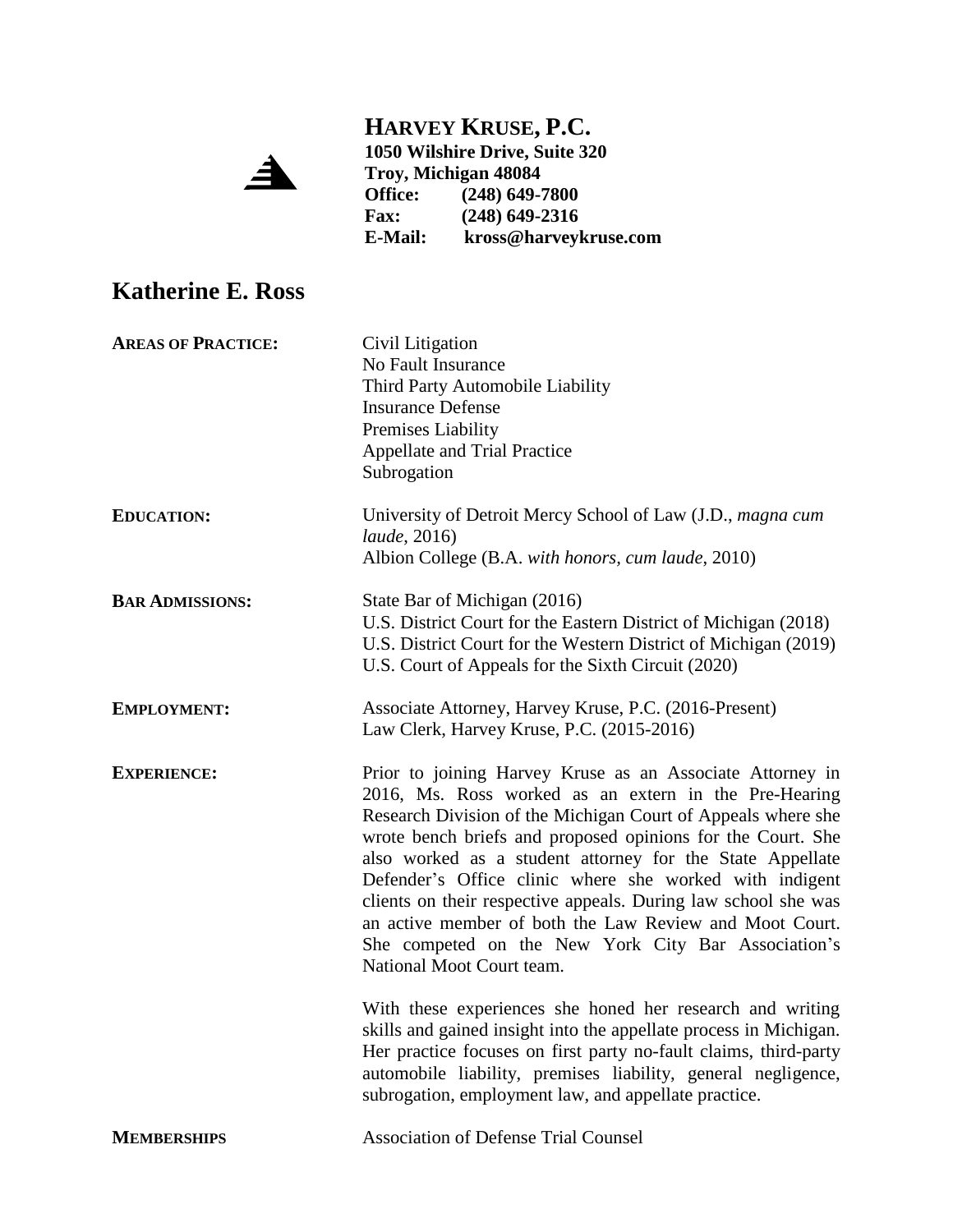**HONORS AND AWARDS** Justice Frank Murphy Honor Society (2016) New York City Bar Association National Moot Court team Associate Director, Moot Court Board of Advocates Symposium Director & Editor, University of Detroit Mercy Law Review

## **REPRESENTATIVE MATTERS:**

- *Zichichi v Mull, et al*, unpublished per curiam opinion of the Court of Appeals, issued April 12, 2018 (Docket No. 337043) – affirming the trial court's grant of summary disposition in favor of defendants on the basis that plaintiff did not sustain a serious impairment of body function. While the plaintiff did sustain a fractured collar bone as a result of the subject motor vehicle accident, it was argued, and affirmed by the court, that he could not establish that his general ability to lead his normal life was affected by the motor vehicle accident. The Michigan Supreme Court denied the plaintiff's application for leave to appeal.
- *Morgan v. Titan Indemnity Company*, Macomb County Circuit Court (2018) summary disposition granted on plaintiff's claim for no-fault benefits, specifically for two medical provider bills, where partial payment was already made on the claimed bills.
- *Little v. Acuity Mutual Insurance Company, et al*, Macomb County Circuit Court (2018) – summary disposition as to plaintiff's claim for no-fault benefits against defendant Acuity on the basis that Acuity was not the highest priority insurer for the subject motor vehicle accident. At the time of the accident, the plaintiff was not an employee of Acuity's insured and therefore, MCL 500.3114(3) was inapplicable and plaintiff was bound by the general priority rule of MCL 500.3114(1).
- *Estate of Conforti v Metro Controls, et al*, Macomb County Circuit Court (2019) summary disposition in favor of defendants on plaintiff's claims of automobile negligence and ownership liability stemming from a fatal pedestrian vs motor vehicle accident. Plaintiff's decedent was crossing Van Dyke outside the crosswalk when he was struck by a vehicle. Summary disposition was granted on the basis that, as a matter of law, plaintiff's decedent was more than 50% at fault for the accident.
- *Franklin v. French Investments*, Wayne County Circuit Court (2019) Ms. Ross obtained summary disposition on the basis of the open and obvious doctrine when the plaintiff was unable to establish that defendant had actual or constructive notice of the alleged dangerous condition, a slippery substance in the parking lot of defendant's gas station.
- *Bivins v. Special Multi-Services, Inc., et al*, Wayne County Circuit Court (2020) summary disposition on plaintiff's claims of false arrest, false imprisonment, assault and battery, negligence and vicarious liability stemming from an assault by a Detroit police officer working secondary employment. Our client provided a DPD officer to patrol the parking lot. This officer responded to the scene after the assault occurred. Summary disposition was obtained because at the time the second officer responded to the scene,